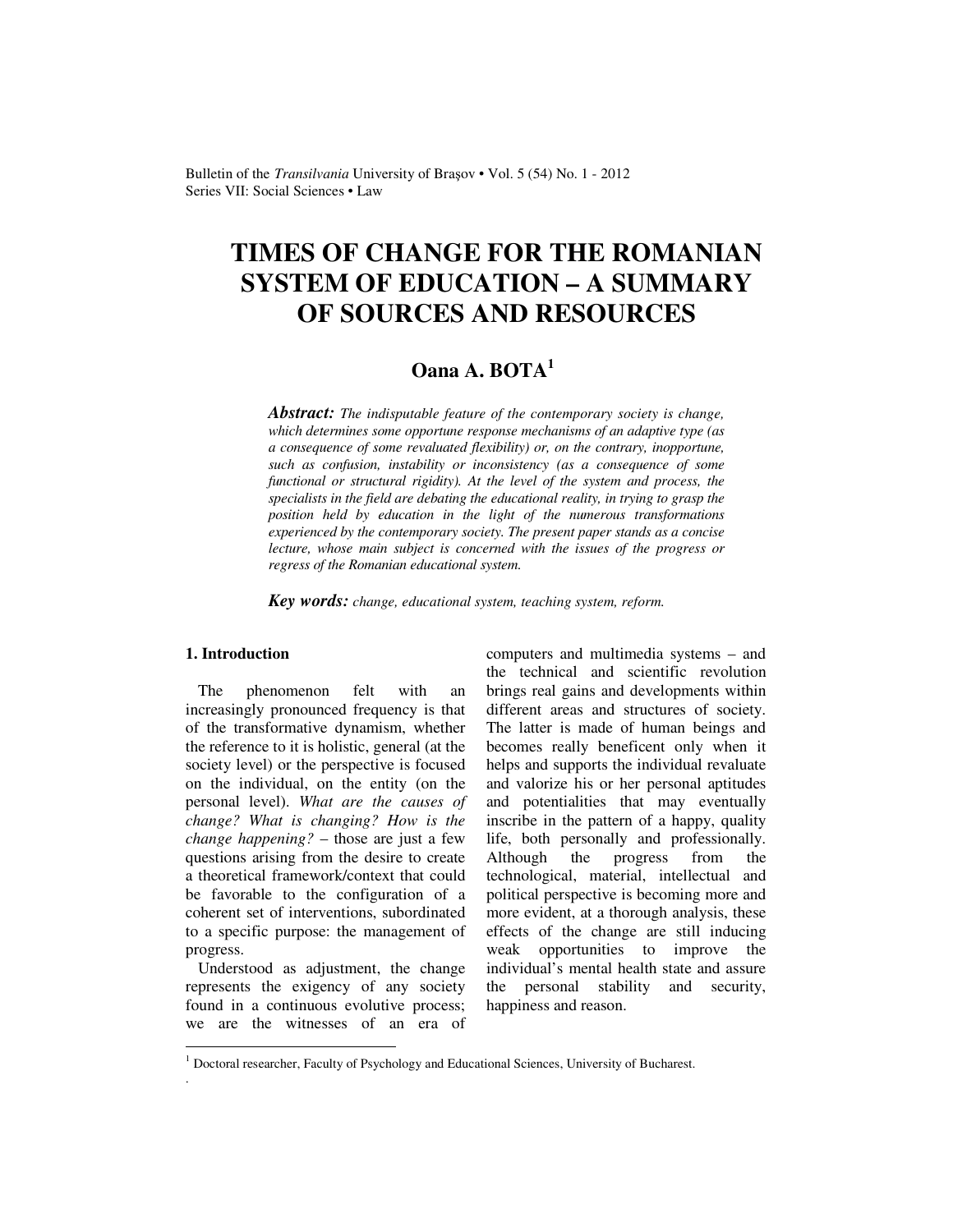In this 'territory' of (in)visible kinetics, a special interest is focused on the educational system, perceived as the distinctive (yet not independent) element of the society, characterized by the two orientations – knowledge and communication. *The knowledge society*, whose statute has been acknowledged by the end of the XXth century, distinguishes itself under the shape of a new stage of the information era, in other words, the informational society. In one of his works, Philippe Busquin, European Commissioner for Research, is drawing attention upon some few defining aspects of the knowledge society: '...unlike some points of view which concern the economic aspect only (digital economy, Internet market), the knowledge society is not just the economy based on knowledge. This is very important, decisive, and essential and involves the usage and management of the existing knowledge under the shape of the technological and organizational knowledge, the production of a new technological knowledge through innovation, a new economy in which the process is decisive and the intangible goods become more important than the tangible ones. The knowledge society represents much more, as it ensures an unprecedented dissemination of knowledge towards all citizens by new means, mainly the Internet, the e-book and the learning methods assisted by electronic proceedings (e-learning); it also aims at expanding and deepening the scientific knowledge and the truth about existence, as the only way through which an ecologically sustainable society may be ensured and will be a new stage in culture (based on the culture of knowledge that involves all forms of knowledge). Finally, the knowledge society lays the foundations of a new society of consciousness, truth, morality, creativity and spiritual' [1]. This new type of knowledge is based on the numerous transformations occurred in all the areas of the society; it represents the foundation of the human and social development. A society dominated by knowledge or just producing it would not be sufficient; the challenging things here are the modalities by which this knowledge is managed and disseminated: 'we are drowning in information, yet we are hunger for knowledge' [10]; that is a reality not at all far from the truth. In addition, the same American author sustains that the uncontrolled and unorganized information is not a resource any more within the informational society. On the contrary, it becomes the enemy of the informational worker. Those reflections are leading to a conclusion: it is fundamental that the information should stand as source and resource, eventually becoming knowledge that could be valorized.

We are including, in the context of this dissertation, another defining element of the actual society – *communication*, such an important and instrumental process which allows and facilitates the accomplishment of progress and which should become a permanent concern of the school, with so much as communication has become a functional (and transverse) competence that may assure the individual and social success.

It is completely acknowledged the fact that no society has ever been and will certainly never be able to exist outside learning, education – as the individual's defining singularity, seen as a continuous and active accumulation of social experiences, so rich in significances, whose results or effects are to be found again in facts of civilization or culture, transmitted from generation to generation. The degree of development of a society is also dictated, besides the different economic markers, by those having a direct reference to education and school quality – the way of structuring knowledge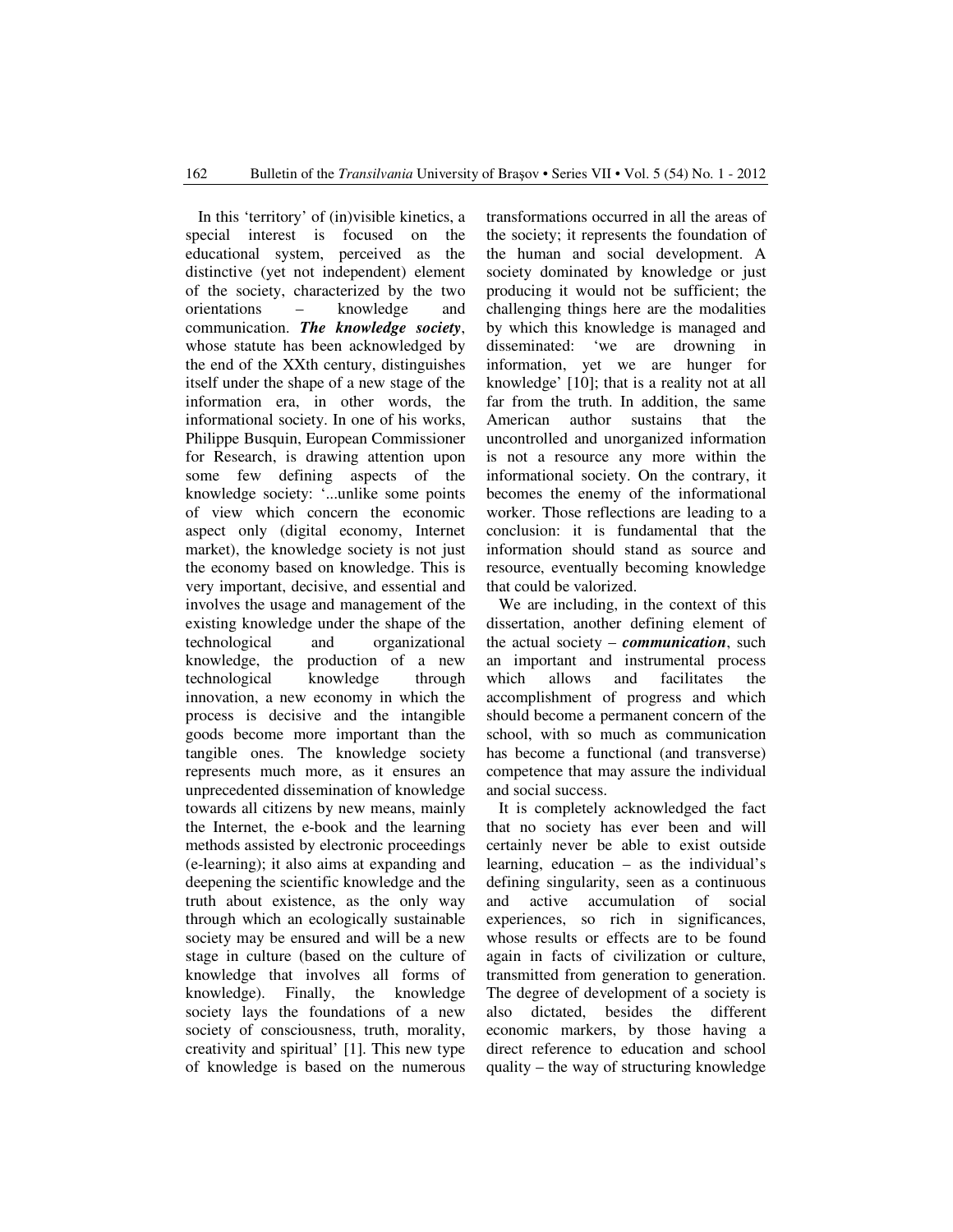and learning, types of expected performances, the quality of the educational activity, the modality of distributing the knowledge throughout society [18].

#### **2. Some senses of the phenomenon of reform in education**

The explanatory approach of the term *reform* determines the updating of the significances associated to another phenomenon, previously proposed to the study: the change. At the school level, the effects of the change are felt both in the internal and external environment, yet with direct influence (constructive or not) upon the one educated and prepared for life – the individual.

Similar to any social institution, the school is subject to permanent change, either slow or standing, with adaptative character, or rapid, with a more radical character which aims at fundamental transformations (with visible effects, both at a structural and functional level). Any radical change of a social institution, which is accomplished both by internal mechanisms and the direct intervention of the members of society, may be regarded as a reform of the respective institution. Since for any reform there is a set of causes and conditions that necessarily allow and request the intervention at the level of the social institution structures, one may use these markers to make the difference between natural, contagious and artificial reforms. At the level of education, very often characterized as most conservatory among all the social subsystems, the effects of some farreaching transformative interventions are visible after a very long time and the real influences in the functioning of the society may be measured after two or three decades. Depending on the fundamental motivation that determines it, the reforming action may be political or socioeconomic. The political reform has ideological motivations, it is rapidly applied and has a synchronizing character as concerns the other social institutions; it cannot have a natural character as it represents but an effort to adjust the educational system to the major political changes of the society. The socioeconomical reform has as its cause the possible desynchronizations appearing between the educational system and the socio-economic realities. From a structural point of view, such a reform presupposes: 1. The analysis of the reform strategies (the analysis of the existent situation, the elaboration, according to the social demand, of some general finalities of the Romanian system of education, the elaboration of multiple packages of scenarios, the experimentation, the economic analysis of different viable strategies, the selection of an optimum reform strategy);

2. The formulation of the legal papers, necessary to the introduction of the reform, and their adoption;

3. The application of reform.

The education has been facing lately a series of challenges, specific to the actual society. As Professor Marga also declares, 'we have in view the extension of education to class 0 and adults; the massification of traditional academic qualifications and the increase in importance of the post university studies; the globalization of the product market and of knowledge; the internationalization of education under the aspect of curriculum and performance criteria; the emergence of a society in which the providers of education multiply and the traditional school is losing the monopoly over education; the structuring of long-life education; the profiling of constructive learning as a new and efficient type of learning' [9]. There are several guiding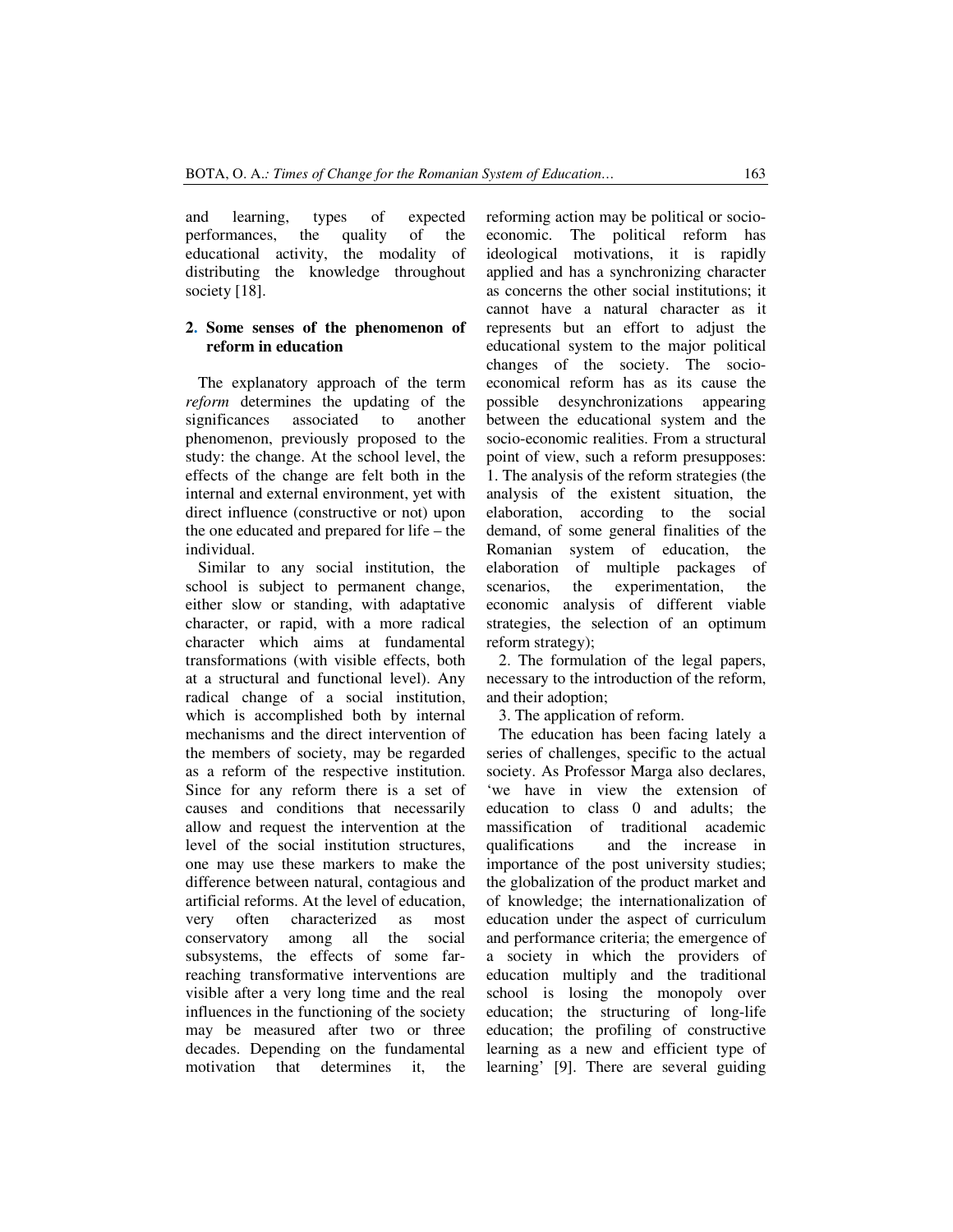lines that are desirable in accordance with the exigencies of the actual society, in which education is holding the total role in assuring the performances and progresses from the economic, cultural, political, administrative and, last but not least, social point of view.

The transition in education, as far as our country is concerned, cannot be accomplished independently from what is happening at the international scale. We are very much interested in the positive experiences in the field of education of the European countries and the issue of borrowing such successful practices has been definitely discussed. In the most situations, things were done exactly the same, yet without ultimately taking into account the specific character of our society, namely the national character, the existing infrastructure (metaphorically, we are also referring to teachers), the political factor that rules the activity in all areas of the society, by being focused here on the educational system. In the same work, the author grasps a few dimensions of the educational reform, regarding to which some corrective/changing measures are being planned: "The curricular reform; the replacement of the predominantly reproductive learning with the problem solving paradigm and the revival of the own scientifical research; the improvement of infrastructure and the informatization of education; the changing of the educational management; a new interaction between education and the economic and administrative surrounding environment; the adoption of more advanced forms of international cooperation" [9].

Some of the intentions have been materialized; as a proof, we are referring, within the educational context, to a new curriculum; the evaluative practices have been updated, the same as concerns the teaching-learning methodology; the school networks have been re-organized; the study opportunities (that of completing/ continuing the studies) have been extended, in order to support the learner. Also, the interest is being oriented towards the attempt to resize teaching as a profession, as it is confronting a series of new types of constrains dictated by the changes happening at the level of roles, didactic competencies, values and professional standards.

The analysis of the reform in education, from the historical perspective, aims at 'exploring the manner in which the present events are placed in relation with other previous events' [14]. Not infrequently, the answer that has been insistently searched for with devotion nowadays, comes only when the conditions of a retrospective analysis, of a historical type are met: 'A world that is accelerating speed, characterized by the mobility of individuals, masses, and situations should answer the following question: are we giving up the simple idea of a reform in favor of maintaining the spirit of research and resourcefulness to organize a permanent education of an amplitude to surprise us?' [3]. The reform of the educational system constitutes as a superior type of change, of the pedagogical/educational type, that takes action in a historically determined spatiality and temporality. Sorin Cristea defines the concept of educational reform as 'a structural and systemic innovation within the frame of the teaching system' [3]. In its essence, the reform is aiming at placing the system of education in harmony with the different subsystems of society, and the innovation of the relationship instituted on the level of different components of the teaching system; besides, the reform is aiming at those qualitative transformations that may innovate the educational system.

Either it is perceived as innovation [7], [8], or as a general remaking [5], an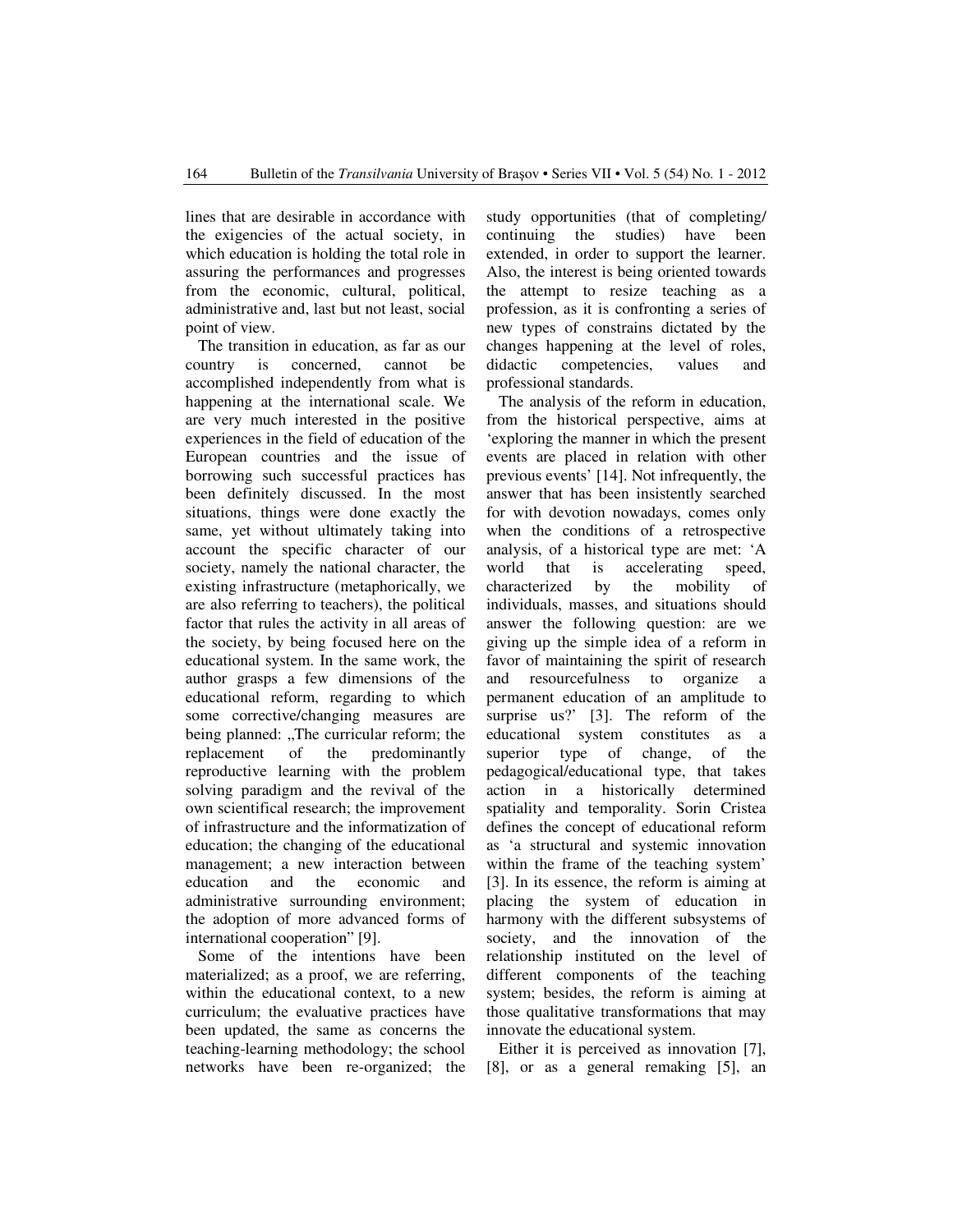assembly of integrated transformations, as a restructuring [15] or a global transformation [16] the reform presupposes extensive transformative interventions (at the level of a single system component, as well as at the level of more of them) adjusted by a teleology of optimization, in the sense of effectiveness and efficiency.

S. Cristea thinks that this fundamental concept – reform - of maximum generality and stability 'implicitly includes also the main lines in the pedagogical projection of a real program of qualitative transformation for the school institution, to consist in: delimitating a new orientation of the educational system; elaborating a new structure of the teaching system; accomplishing a new educational plan, new curricula and textbooks' [4]. The reorientation of this teleological component in a reforming sense is generating the projection of a new organizing and functioning structure of the educational system; a dimension understood as 'the level of education as a means of the Social Reform' [4].

A unitary point of view upon the significances of the concept of reform in education is expressed by G. Cristea: 'The essence of a social and pedagogical phenomenon of maximum complexity within the expression of maximum concentration which has the value of a model of analysis and action of maximum generality and abstractization' [2].

By synthesizing, the reform of education is aiming at a major change of the educational system, by direct reference to the restructuring of the educational finalities, both at the macro structural level - educational ideal, goals of education and micro structural – general and specific objectives of the process of education. Also, the effects of the change will be felt upon the organizing structure of the system, implicitly upon the educational process and the curriculum, based on the general objectives that will direct the elaboration of new regulating school documents. At the same time, this unity attributed to the reform of education, will contribute to the efficient control and management of the educational reality, which permanently suffers quantitative and qualitative changes and which presupposes the existence and influence of numerous variables, sometimes acting in a contradictory way; the matters of the reform in education impose the approach of some adequate methodological instruments [2].

Lazăr Vlăsceanu declares that 'the innovating possibilities of the educational reform are not only in direct accordance with the difference between the previous and the new structures, but they are also depending, to a high degree, on the induced or requested practical activity or the size of correlation between the educational reform and the pedagogical changes really asked for' [17].

# **3. An inventory of characteristics of the Romanian system of education – reformist guide marks**

In Romania, the Constitution assures free compulsory education for all its citizens. We have witnessed lately, without any doubt, numerous attempts to reform the system of education; sometimes, the results were satisfying, though shy and losing ground eventually, when facing failure. Certainly, the question that has been addressed so many times would be: *why isn't it working*? The matters concerning the reform of a system are highly complex; meanwhile the reform cannot be even pretended as long as the society, on its whole, is not ready to 'welcome' it.

Generally, when thinking of the notion of system, one may understand an assembly of elements that continuously interact with each other, to form all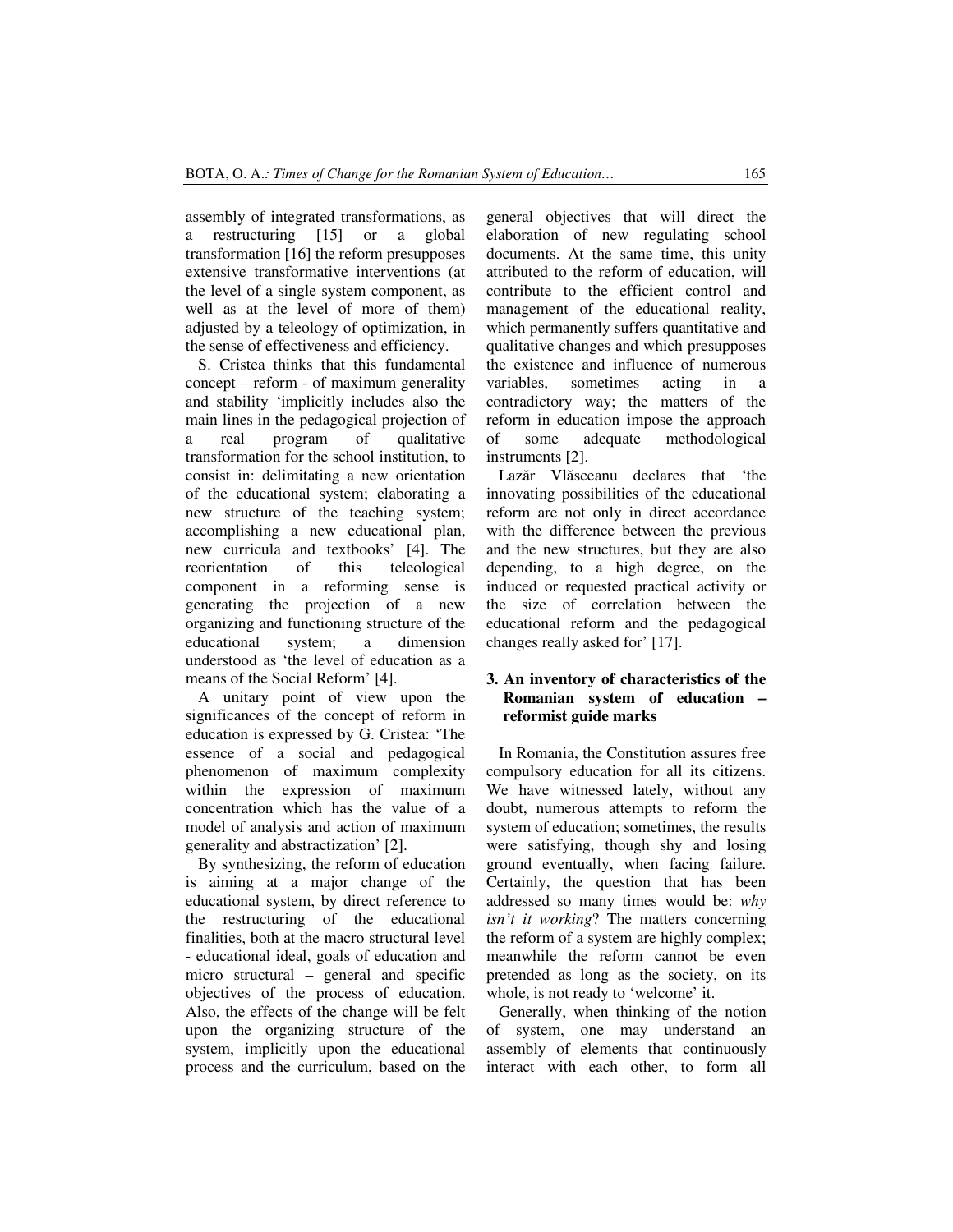together a unitary whole. Particularly, the educational system appoints 'the institutional organization of the instructional and educational process, comprising all the institutions destined to accomplish the instruction and education of the young generation' [11].

Any system of education distinguishes itself by means of its historical and national character, as it has evolved and transformed itself (maybe even in a sense of perfecting itself) in accordance to the development of the society, from the economical, political, social and cultural point of view. We are pleading, in pedagogical discourses, in favor of a relationship between society and the system of education. That explains by the fact that any change intervening in society should be sustained and promoted by the educational system, so as the first should benefit from the results of this promotion. The system of education consists in a series of components, between which there is not a static relationship, but on the contrary - any alteration that appears at the level of one of the components influences the others, in a positive or negative way. The mission of education consists in placing the individual – the one who submits to the educational action – in relation with the products of the humanity knowledge, truth, science and culture.

When performing the radiography of the system of education, one may say there's a lot of talk concerning the necessity to accomplish the reform, yet extremely little is actually being done. To reform supposes to re-think everything that involves the system of education, leaving from the actual punctual activity taking place in classes with pupils and reaching the aspects regarding the educational politics. Therefore, the process of reforming proves to be an especially complex one and a close analysis of all the constituent elements of the educational system is essential.

It is not a strange fact that at least the education in Romania is finding itself in a perpetual search for its own identity. This prolonged exploration, with its numerous reforming attempts, hasn't done but to deepen the system in a pretty profound crisis. Perhaps the most impressing manifestation of this crisis consists in lowering the general quality of the educational process, no matter the level of school instruction we make reference to. Obviously, the reality cannot be different as long as the political and legal system in our country is making itself conspicuous by instability, incoherence and discontinuity. It is justified the hypothesis that the educational system has endured for the last years just an embellishment, yet a superficial one, the concerns being oriented towards the form, rather than the content, a fact that has inevitably led to the qualitative level of the didactic act being placed way under the pretensions of the European education. The eventual perpetuance and accentuation of some qualitative insufficiencies within the frame of the public education have undoubtedly generated the appearance of a particular system of tutoring that proves to be still difficult to access for many families. The absurd comes from the fact that this entire phenomenon is unfolding exactly the period when everywhere in the world the preoccupation and attention given to quality is ever more intense and present.

The diminution of the qualitative level of the educational process is not the only possible reality; the decrease of credibility regarding the educational act among all the actors involved is also certain; whether we talk about students, their parents, teachers and society in its whole. Because of the failures registered along the past years, the education is no longer regarded as the place assuring the future of young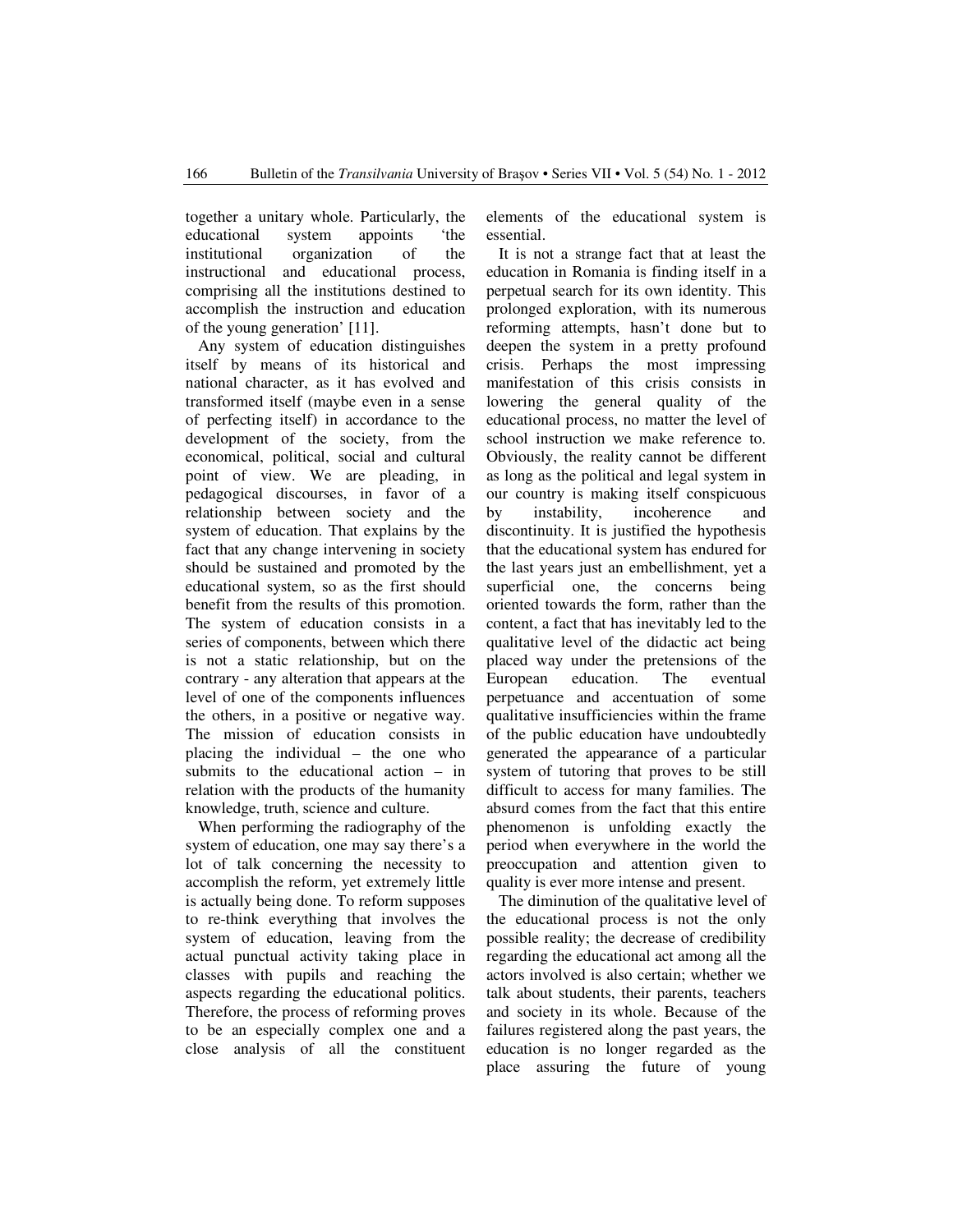generations, but rather a waste of time, if we think of the worst scenario [12].

We may also bring into discussion the attitude of the state structures towards the present and actual needs of education. The system of education is suffering because of the weak financing, either we refer to the school institution - on a general level, or the educator, who is unfortunately enduring what some would call continuous erosion. This may be also an indicator of the dramatic lowering in quality of the educational action. The authors of the work entitled *The Romanian Education at a Crossroad* remember the fact that 'the post-December governments have launched the liberalization of education (a positive fact in itself), without assuring the adequate educational marketing. The labor market has got, from year to year, new configurations, which should be known and communicated to high-schools and universities' [13].

It is possible to surpass this crisis situation. Solutions have existed and they still exist. It is vital right now that such solutions should take a political and legal shape and be applied in schools, from the pre-school level to the university one. An optimal solution may be represented by an authentic democratization of education, strongly connected with the improvement of the teaching staff in the new types of professional-instructional standards. Last but not least, there's an imperative request for the assurance of accessibility or the extension of accessibility for the young people at all educational levels.

Adrian Miroiu has completed the list of difficulties which the Romanian educational system is confronting: its incapacity to solve its own problems. Although the reform in education may be characterized by a debut placed far enough in time, it seems to have still remained stuck in old paradigms; it is being configured the idea according to which the reform fails to answer the needs of the present, which are dictated by the exigencies of the contemporary society [13].

## **4. In conclusion – a few postulates of change**

Under the incidence of education, M. Fullan has identified a series of changes. We are rendering below a synthesis of some of those, which allow and facilitate the understanding of the essence of the reform:

- the change is a personal experience; stress and anxiety are normal emotions for the beginning;

- the change is approached differently by every school in order to match its own context; conflict and disagreement are inevitable and fundamental,

- there is a need for a mixture between pressure and support, between help and encouragement,

- the efficient change takes time, thus perseverance is essential; the organizational restructuring may last for long,

- a school cannot develop all the time, it would be left without fuel; the change means to alternate the periods of relative activity with those of consolidation,

- there are many valid reasons for which people do not implement the change; we are not always dealing with resistance to change;

- it is not realistic to wait for everybody to change – don't wet the rocks!

- it is necessary to make plans leaving from those affirmations!

- no quantity of information may show perfectly clear what kind of action should be done!

- *Development evolves!* 

*- It is no good to make plans that are too exact*! [6].